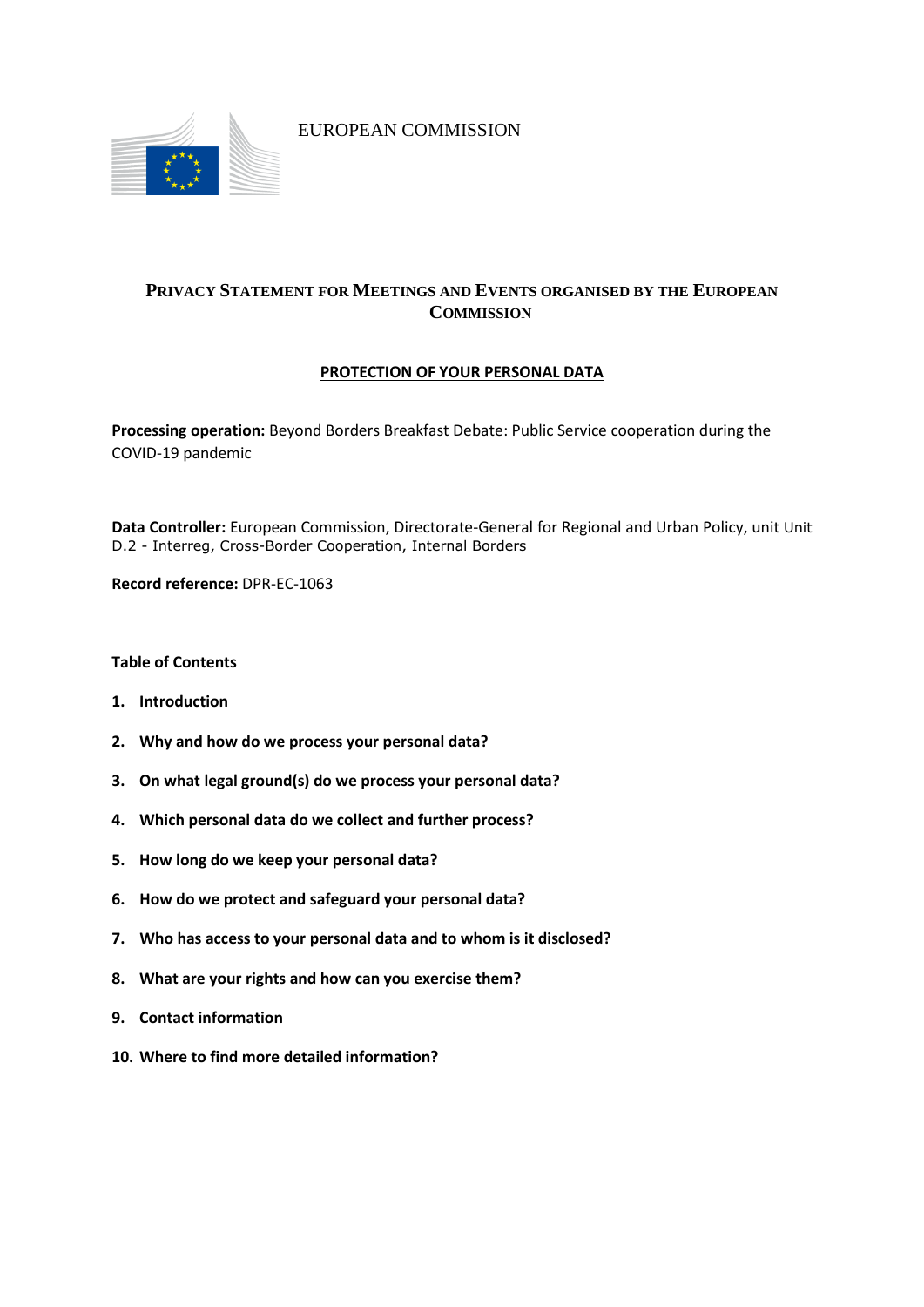#### **1. Introduction**

The European Commission is committed to protect your personal data and to respect your privacy. The Commission collects and further processes personal data pursuant to [Regulation \(EU\) 2018/1725](https://eur-lex.europa.eu/legal-content/EN/TXT/?uri=uriserv:OJ.L_.2018.295.01.0039.01.ENG&toc=OJ:L:2018:295:TOC) of the European Parliament and of the Council on the protection of natural persons with regard to the processing of personal data by the Union institutions, bodies, offices and agencies and on the free movement of such data.

This privacy statement explains the reason for the processing of your personal data in the context of a (type of a) meeting or event, organised by the European Commission. It explains the way we collect, handle and ensure protection of all personal data provided, how that information is used and what rights you have in relation to your personal data. It also specifies the contact details of the responsible Data Controller with whom you may exercise your rights, the Data Protection Officer and the European Data Protection Supervisor.

The information in relation to the processing of personal data linked to meetings and events, organised by the services of the European Commission, is presented below.

### **2. Why and how do we process your personal data?**

Purpose of the processing operation: the European Commission, DG Regio – unit D.2, collects and further processes your personal data to provide you with information about the specific meeting or event (before, during and after) and to process your application for participation in that meeting or event. In carrying out these activities DG Regio – unit D.2 will be supported by its external contractors, including LOW and t33.

The event will be held on [Zoom](https://zoom.us/) platform. The provision of personal data is mandatory (Organiser/participant) to meet a technical requirement. If you do not provide your personal data (User/participant identifier), possible consequences might be that the system cannot identify the conference participant and therefore the participation is doubtful. The Data Controller uses your personal information provided during the registration of Zoom only for the organisation, preparation, management and follow-up of the meeting.

Your personal data will not be used for any automated decision-making including profiling.

Live web-streaming and audio-visual recording at the event of the speakers, organisers and participants, as well as names and roles and possibly a short biography and photographs of the speakers and panoramic photographs of participants and organisers will be taken and published in the context of the event or meeting at Border Focal Point Network platform (*[https://futurium.ec.europa.eu/en/border-focal-point-network\)](https://futurium.ec.europa.eu/en/border-focal-point-network),* newsletter and social media.

The audience or non-speaker participants are not photographed individually or in groups. They may however appear on panoramic photographs of the whole event/audience.

Participants that do not wish to be part of the above web-streaming and recording/publishing activities have the possibility to object to processing by sending an e-mail prior to the event at [borders@loweurope.eu.](mailto:borders@loweurope.eu)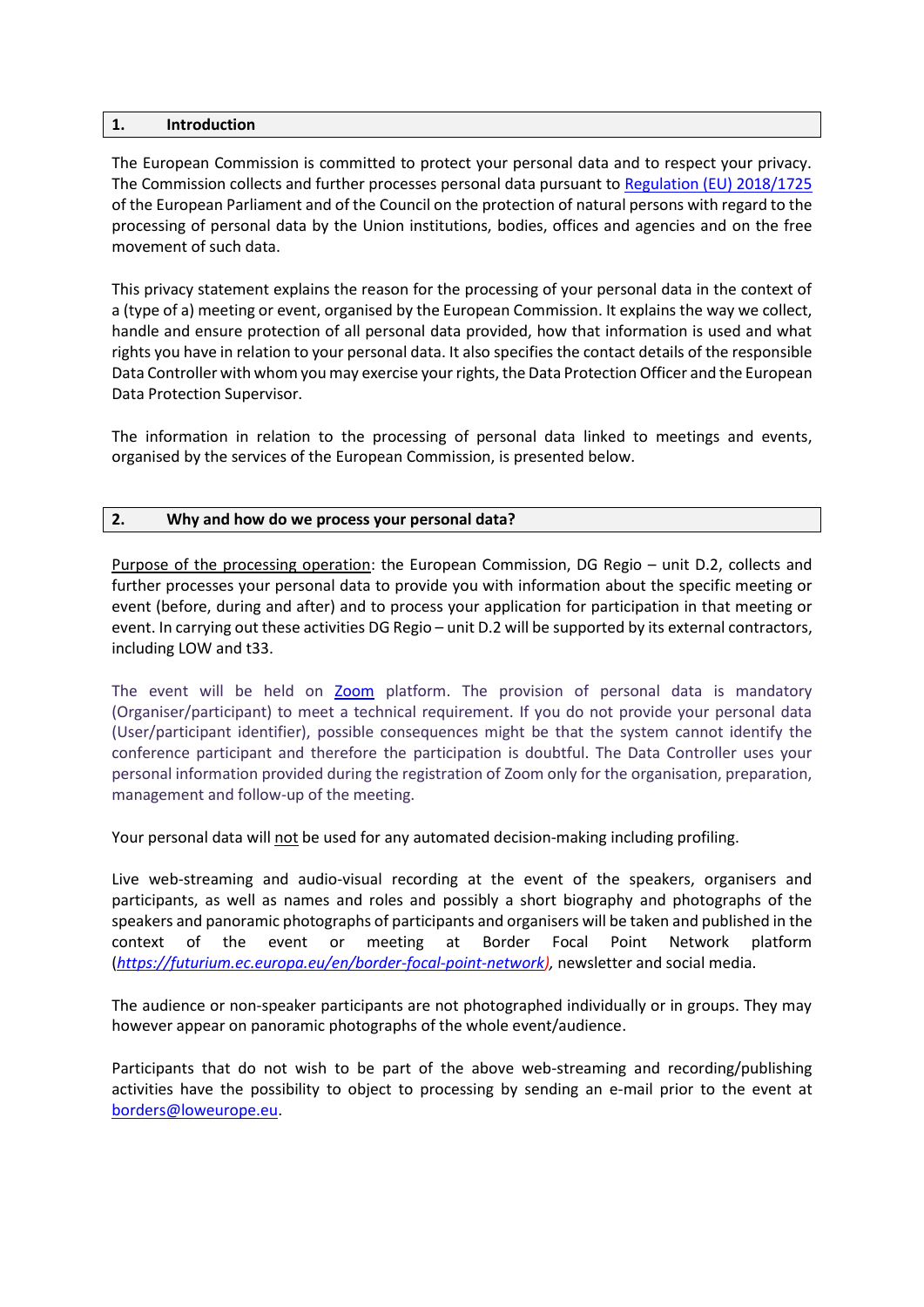## **3. On what legal ground(s) do we process your personal data?**

*The processing operations on personal data, linked to the organisation, management, follow-up and promotion of* event *(including* web-streaming, photos, audio-visual recording) *are necessary for the management and functioning of the Commission, as mandated by the Treaties. Those provisions are in particular, Article 11 of the Treaty on European Union and Article 15 of the Treaty on the Functioning of the European Union and Article 58(1) (f) CPR – technical assistance – communication: "*actions to disseminate information, support networking, carry out communication activities with particular attention to the results and added value of support from the ESI Funds, raise awareness and promote cooperation and exchange of experience, including with third countries" of Regulation (EU) No 1303/2013*.*

*Consequently,* those processing operations are lawful under Article 5(1)(a) of Regulation (EU) 2018/1725 (processing is necessary for the performance of a task carried out in the public interest or in the exercise of official authority vested in the Union institution or body).

*Your consent is required for the following actions during the meeting or event (if applicable):*

- $\Box$  the processing of your personal data for inviting you to future events the data controller may organise and keeping you informed of relevant developments and activities;
- $\Box$  the processing of your personal data for managing your subscription to a newsletter of the data controller;
- $\Box$  the processing of your personal data (names and roles, photos, biography) for publishing on a public platform

If you opt-in, you are giving us your explicit consent under Article 5(1)(d) of Regulation (EU) 2018/1725 to process your personal data for those specific purposes. You can give your consent via a clear affirmative act by ticking the box(es) on the online registration form.

Your consent for these services can be withdrawn at any time:

- for unsubscribing from the newsletter, please use the URL that can be found at the bottom of each newsletter

- for withdrawing consent that you have provided in order to benefit from other services, please contact [borders@loweurope.eu](mailto:borders@loweurope.eu) or Data controller at REGIO-D2-CROSS-BORDER-COOPERATION@ec.europa.eu

## **4. Which personal data do we collect and further process?**

The following personal data may be processed in the context of the event:

- For all participants: contact details (function/title, first name, last name, name of organisation, city, country, e-mail address, telephone number);
- For all speakers and the moderator: name and function and a short speakers' biography might be published on Zoom, Futurium Platform and Social media.
- Personal data processed for Zoom to meet the technical requirements for the event.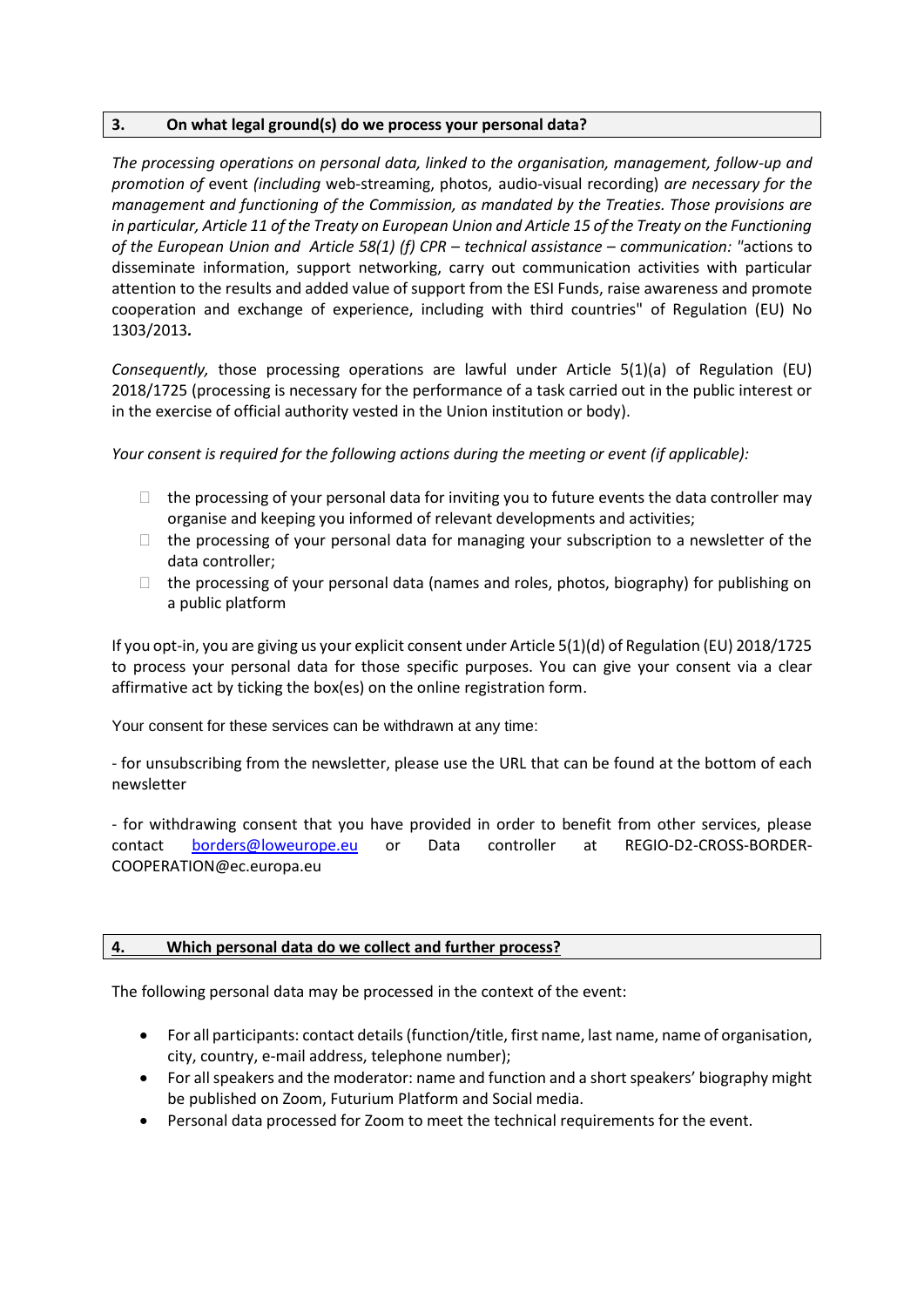### **5. How long do we keep your personal data?**

The Data Controller and an external contractor only keeps your personal data for the time necessary to fulfil the purpose of collection or further processing.

For each of the categories of personal data that may be processed, please find below the retention details and the reference to the relevant record of processing processing:

- $\Box$  Personal data related to the organisation and management of the event (this includes the information given during the registration, before, during or after the event) will be kept for **five years** after the meeting or event.
- $\Box$  Recordings from the web-streamed meeting or event will be kept for 2 years before being deleted. More information is available in the Record of Processing DPR-EC-00306 (Webstreaming of Commission events).
- $\Box$  Personal data shared with the controller for future mailing purposes (e.g., for receiving newsletters or invitations to similar events) are processed in line with the Record of Processing DPR-EC-03928 (Management of subscriptions to receive information) and the specific privacy statement prepared by the organising Commission service.

### **6. How do we protect and safeguard your personal data?**

All personal data in electronic format (e-mails, documents, databases, uploaded batches of data, etc.) are stored on the servers of the European Commission or of its contractors. All processing operations are carried out pursuant to [Commission Decision \(EU, Euratom\) 2017/46](https://eur-lex.europa.eu/legal-content/EN/TXT/?qid=1548093747090&uri=CELEX:32017D0046) of 10 January 2017 on the security of communication and information systems in the European Commission.

In order to protect your personal data, the Commission has put in place a number of technical and organisational measures. Technical measures include appropriate actions to address online security, risk of data loss, alteration of data or unauthorised access, taking into consideration the risk presented by the processing and the nature of the personal data being processed. Organisational measures include restricting access to the personal data solely to authorised persons with a legitimate need to know for the purposes of this processing operation.

The Commission's processors (contractors) are bound by a specific contractual clause for any processing operations of your personal data on behalf of the Commission. The processors have to put in place appropriate technical and organisational measures to ensure the level of security, required by the Commission.

## **7. Who has access to your personal data and to whom is it disclosed?**

Access to your personal data is provided to the Commission staff responsible for carrying out this processing operation and to other authorised Commission staff according to the "need to know" principle. Such staff abide by statutory, and when required, additional confidentiality agreements.

Where necessary, we may also share your information with service providers for the purposes of organising the meeting/event:

*Service provider 1: LOW Associates Brussels, rue de la Longue Haie 63, boite 1, 1000 Brussels (Belgium)*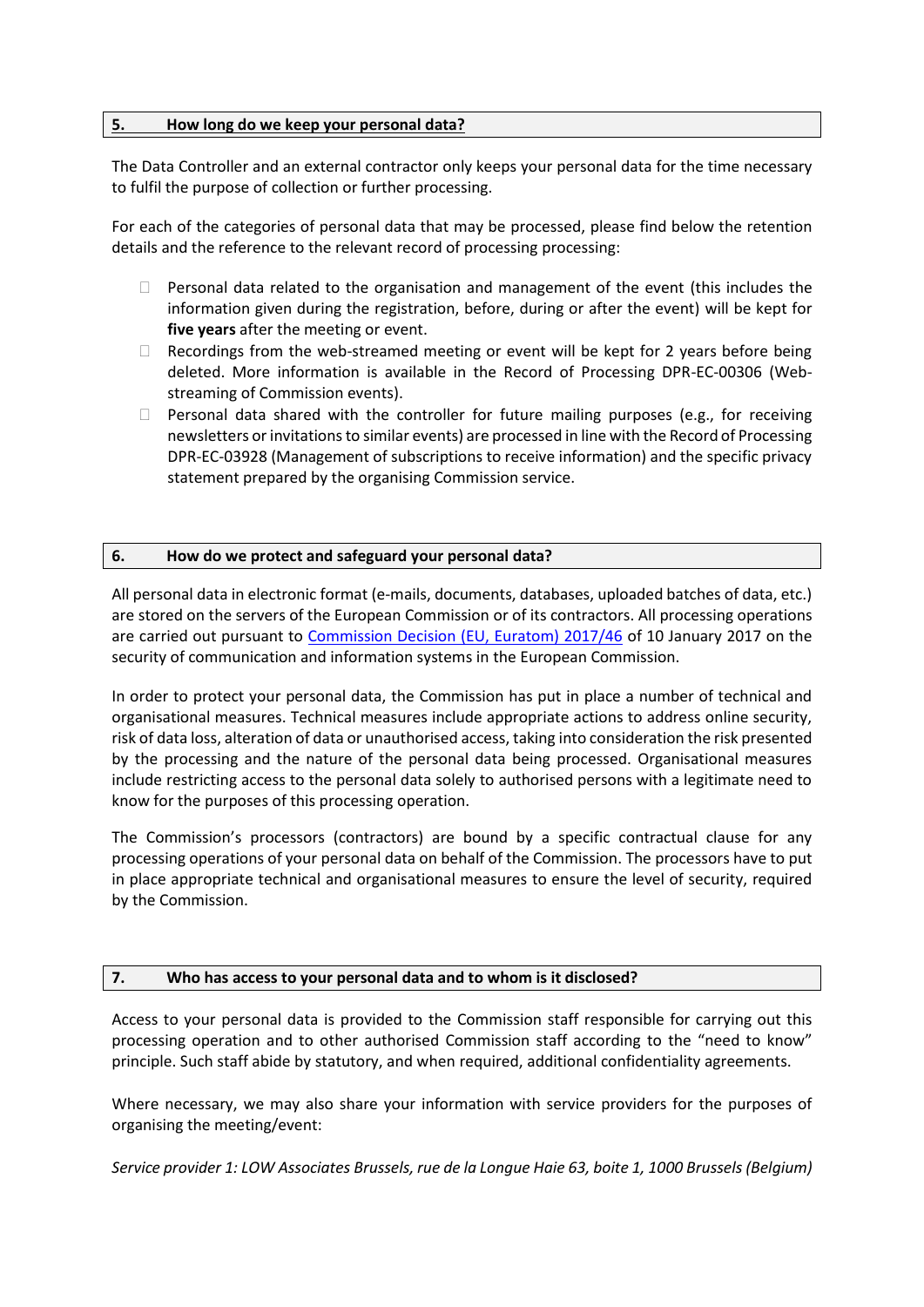### *Service provider 2: t33 srl, via Calatafimi 1, 60121 Ancona (Italy)*

#### **Cookies**

Cookies are short text files stored on a user's device (such as a computer, tablet or phone) by a website. Cookies are used for the technical functioning of a website (functional cookies) or for gathering statistics (analytical cookies).

The registration for the event takes place via Zoom. The cookies employed by Zoom on the registrant's device for that purpose will be covered by the cookie policy of Zoom, which is available in Zoom Privacy Polic[y here.](https://zoom.us/privacy)

#### **Third party IT tools, including Social Media**

We may use third party IT tools to inform about and promote the meeting/event through widely used communication channels, including the social media. For detailed information about the use of social media by the European Commission, see the Record of Processing DPR-EC-00073 (Social Media Use by the European Commission).

You may be able to watch our videos, which may be also uploaded to one of our social media channels and follow links from our platform to other relevant social media.

In order to protect your privacy, our use of third party IT tools to connect to those services does not set cookies when our website pages are loaded on your computer (or other devices), nor are you immediately redirected to those social media or other websites. Only in the event that you click on a button or "play" on a video to watch it, a cookie of the social media company concerned will be installed on your device. If you do not click on any social media buttons or videos, no cookies will be installed on your device by third parties.

In order to view such third-party content on our websites, a message will alert you that you need to accept those third parties' specific Terms and Conditions, including their cookie policies, over which the Commission has no control.

We recommend that users carefully read the relevant privacy policies of the social media tools used. These explain each company's policy of personal data collection and further processing, their use of data, users' rights and the ways in which users can protect their privacy when using those services.

The use of a third party IT tool does not in any way imply that the European Commission endorses them or their privacy policies. In the event that one or more third party IT tools are occasionally unavailable, we accept no responsibility for lack of service due to their downtime.

#### **International transfers**

Please note that pursuant to Article 3(13) of Regulation (EU) 2018/1725 public authorities (e.g. Court of Auditors, EU Court of Justice) which may receive personal data in the framework of a particular inquiry in accordance with Union or Member State law shall not be regarded as recipients. The further processing of those data by those public authorities shall be in compliance with the applicable data protection rules according to the purposes of the processing.

The information we collect will not be given to any third party, except to the extent and for the purpose we may be required to do so by law.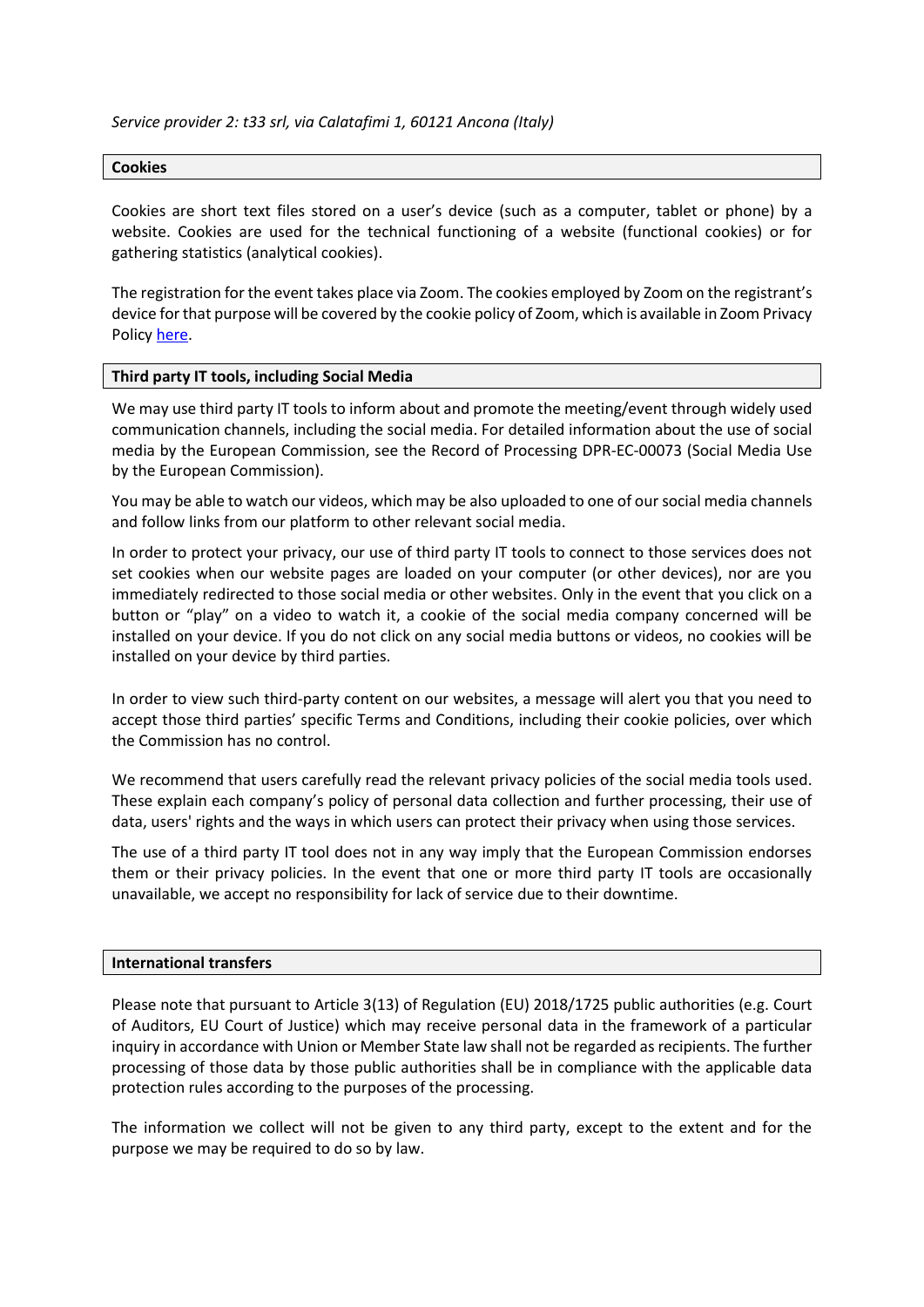## **8. What are your rights and how can you exercise them?**

You have specific rights as a 'data subject' under Chapter III (Articles 14-25) of Regulation (EU) 2018/1725, in particular the right to access, your personal data and to rectify them in case your personal data are inaccurate or incomplete. Where applicable, you have the right to erase your personal data, to restrict the processing of your personal data, to object to the processing, and the right to data portability.

You have the right to object to the processing of your personal data, which is lawfully carried out pursuant to Article 5(1)(a) of Regulation (EU) 2018/1725 on grounds relating to your particular situation.

You have consented to provide your personal data to the data controller for the present processing operation. You can withdraw your consent at any time by notifying the data controller, namely unit D2 REGIO-D2-CROSS-BORDER-COOPERATION@ec.europa.eu. The withdrawal of your consent will not affect the lawfulness of the processing carried out before you have withdrawn the consent. The withdrawal of your consent will not affect the lawfulness of the processing carried out before you have withdrawn the consent.

You can exercise your rights by contacting the data controller, or in case of conflict the Data Protection Officer. If necessary, you can also address the European Data Protection Supervisor. Their contact information is given under Heading 9 below.

Where you wish to exercise your rights in the context of one or several specific processing operations, please provide their description (i.e. their Record reference(s) as specified under Heading 10 below) in your request.

# **9. Contact information**

# - **The Data Controller**

If you would like to exercise your rights under Regulation (EU) 2018/1725, or if you have comments, questions or concerns, or if you would like to submit a complaint regarding the collection and use of your personal data, please feel free to contact the Data Controller - Directorate-General for Regional and Urban Policy, unit D2 - *at* [REGIO-D2-CROSS-BORDER-COOPERATION@ec.europa.eu](mailto:REGIO-D2-CROSS-BORDER-COOPERATION@ec.europa.eu)*.*

# - **The Data Protection Officer (DPO) of the Commission**

You may contact the Data Protection Officer [\(DATA-PROTECTION-OFFICER@ec.europa.eu\)](mailto:DATA-PROTECTION-OFFICER@ec.europa.eu) with regard to issues related to the processing of your personal data under Regulation (EU) 2018/1725.

## - **The European Data Protection Supervisor (EDPS)**